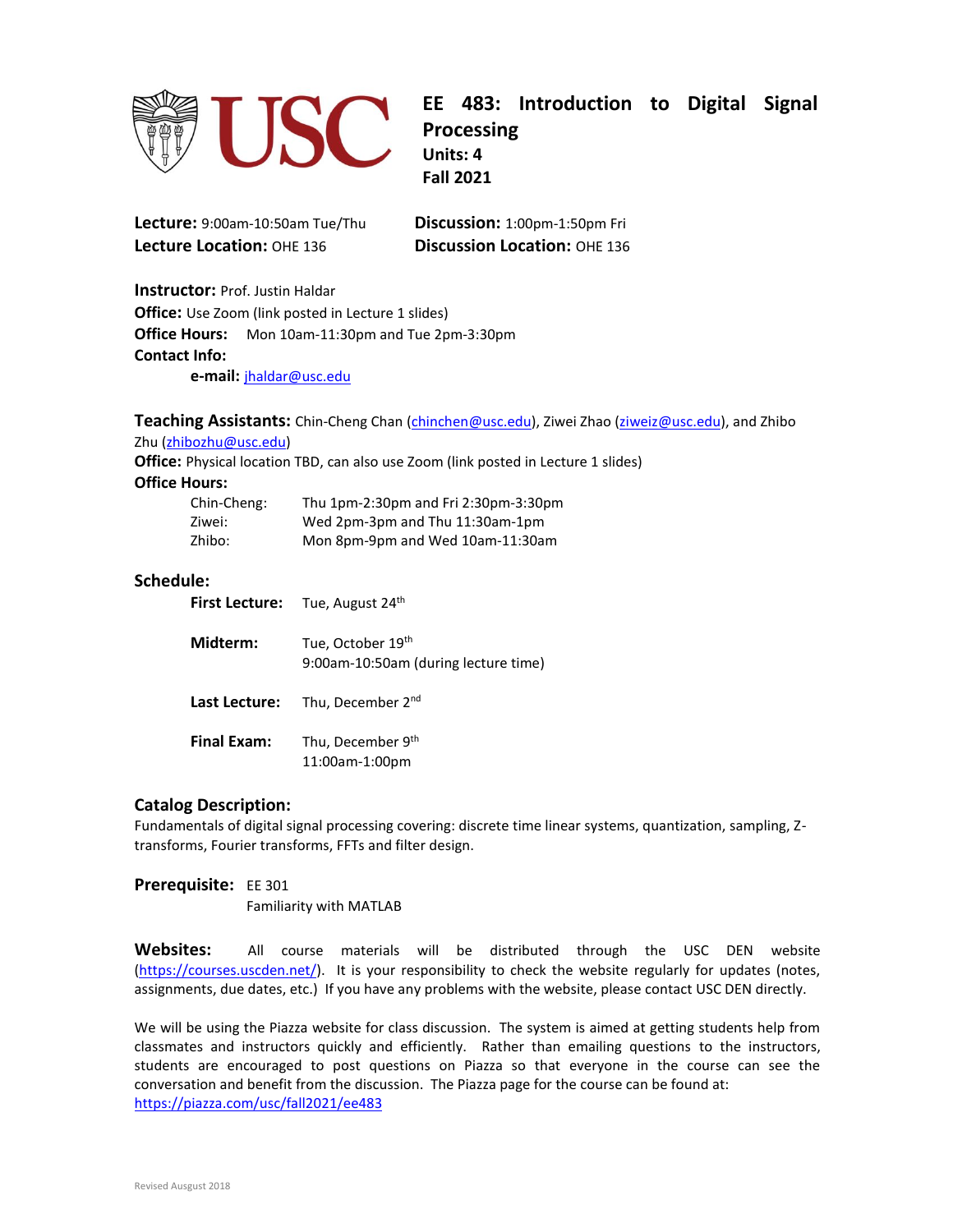# **Required Textbooks and Supplementary Materials**

All books are available from the USC bookstore, online textbook vendors, or from course reserves at the USC library

Required:

- S. K. Mitra. *Digital Signal Processing: A Computer-Based Approach*, 4th edition, McGraw Hill 2010.  $\circ$  A comprehensive modern textbook on digital signal processing. Out of print, so may be
	- hard to find (it's okay if you can't get the book, as long as you get a similar book).
- M. H. Hayes. Schaum's Outlines: Digital Signal Processing, 2<sup>nd</sup> edition, McGraw Hill 2011.
	- o A nice complement to the text by Mitra, this book contains overviews of important DSP concepts and hundreds of solved example problems.

Other references:

- A. V. Oppenheim and R. W. Schafer. *Discrete-Time Signal Processing*, 3<sup>rd</sup> edition, Prentice-Hall 2010.
	- o The classic textbook on DSP.
- J. G. Proakis and D. K. Manolakis. *Digital Signal Processing*, 4th edition, Prentice-Hall 2006.
	- o Another popular text.

There are also a large number of other DSP books and online DSP resources – take a look at what the USC and the internet have to offer.

## **Grading and Course Policies:**

25% Homework 35% Midterm 40% Final

Homeworks must be submitted electronically through the USC DEN website by 5pm PST on the due date. Late homeworks will receive a score of zero. The final homework grade will be based on the average score after discarding the lowest.

Students are allowed (and encouraged!) to discuss homework assignments with fellow classmates, but are expected to complete homework assignments individually. USC's recommended sanction for plagiarism, unauthorized collaboration, and/or cheating on any coursework is an F for the course, with a possibility for further disciplinary action.

Several of the homeworks will require MATLAB programming. It is your responsibility to make sure that you know how to access the software and read/write/debug MATLAB code. If students prefer, they may complete their programming assignments using Python or C instead of MATLAB. This may require some self-study of C or Python programming.

All exams are cumulative and closed book, with no calculators (subject to change). Please check now for any conflicts with the scheduled exam times.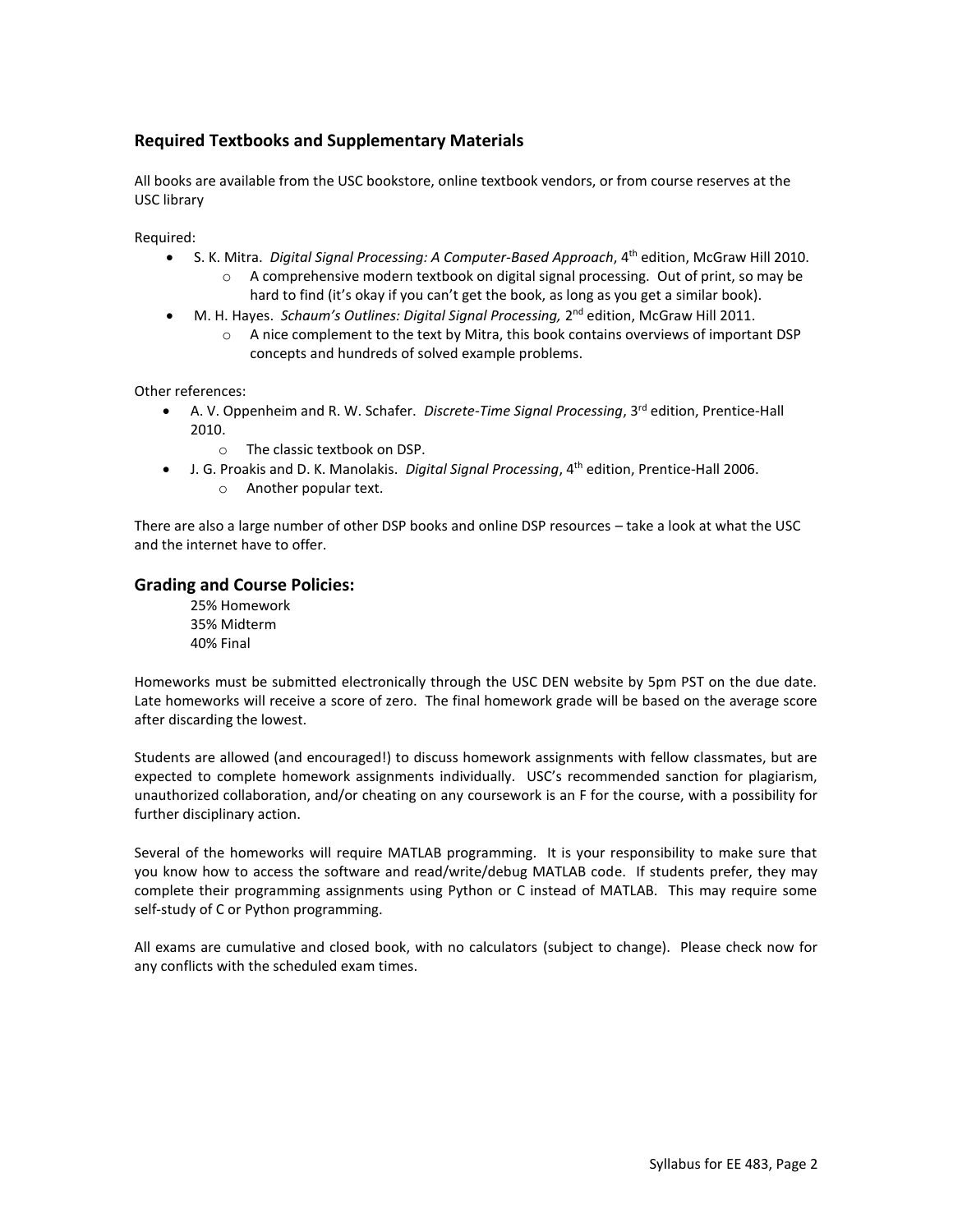## **Suggestions:**

My goal is to teach you and your fellow students as much as possible about DSP, while simultaneously inspiring your interest, excitement, and curiosity about the material. This will be easier if you:

- Come to class on time and pay attention.
- Ask questions and participate in classroom discussion.
- Do all of the assignments.
- Make use of office hours.
- If you're struggling with the material, don't wait until the last minute to talk to us about it.
- Don't violate USC's academic integrity standards you won't enjoy the consequences

## **Course Timeline (subject to change):**

| Week 1 (8/24, 8/26)    | Introduction and overview<br>Discrete-time signals and systems                                                                               |
|------------------------|----------------------------------------------------------------------------------------------------------------------------------------------|
| Week 2 (8/31, 9/2)     | Linear Time-Invariant (LTI) systems<br>Causality, stability, impulse response<br>Linear difference equations (LDEs)                          |
| Week 3 (9/7, 9/9)      | Discrete-Time Fourier Transform (DTFT)<br>Frequency response of LTI systems                                                                  |
| Week 4 (9/14, 9/16)    | Phase and group delay<br>Discrete Fourier Transform (DFT)                                                                                    |
| Week 5 (9/21, 9/23)    | Fast Fourier Transform (FFT)<br>Unitary Transforms: Discrete Cosine Transform and Wavelet Transforms                                         |
| Week 6 (9/28, 9/30)    | Sampling of continuous-time signals<br>Aliasing, the sampling theorem, signal reconstruction<br>A/D and D/A conversion<br>Multi-rate systems |
| Week 7 (10/5, 10/7)    | Relationships between the Fourier transform, DFT, and DTFT<br>Windows and nonparametric spectral analysis                                    |
| Week 8 (10/12)         | Review                                                                                                                                       |
| Week 9 (10/19, 10/21)  | <b>Midterm</b><br>z-Transform                                                                                                                |
| Week 10 (10/26, 10/28) | Transfer functions of LTI systems<br>FIR and IIR digital filters                                                                             |
| Week 11 (11/2, 11/4)   | Design of FIR filters                                                                                                                        |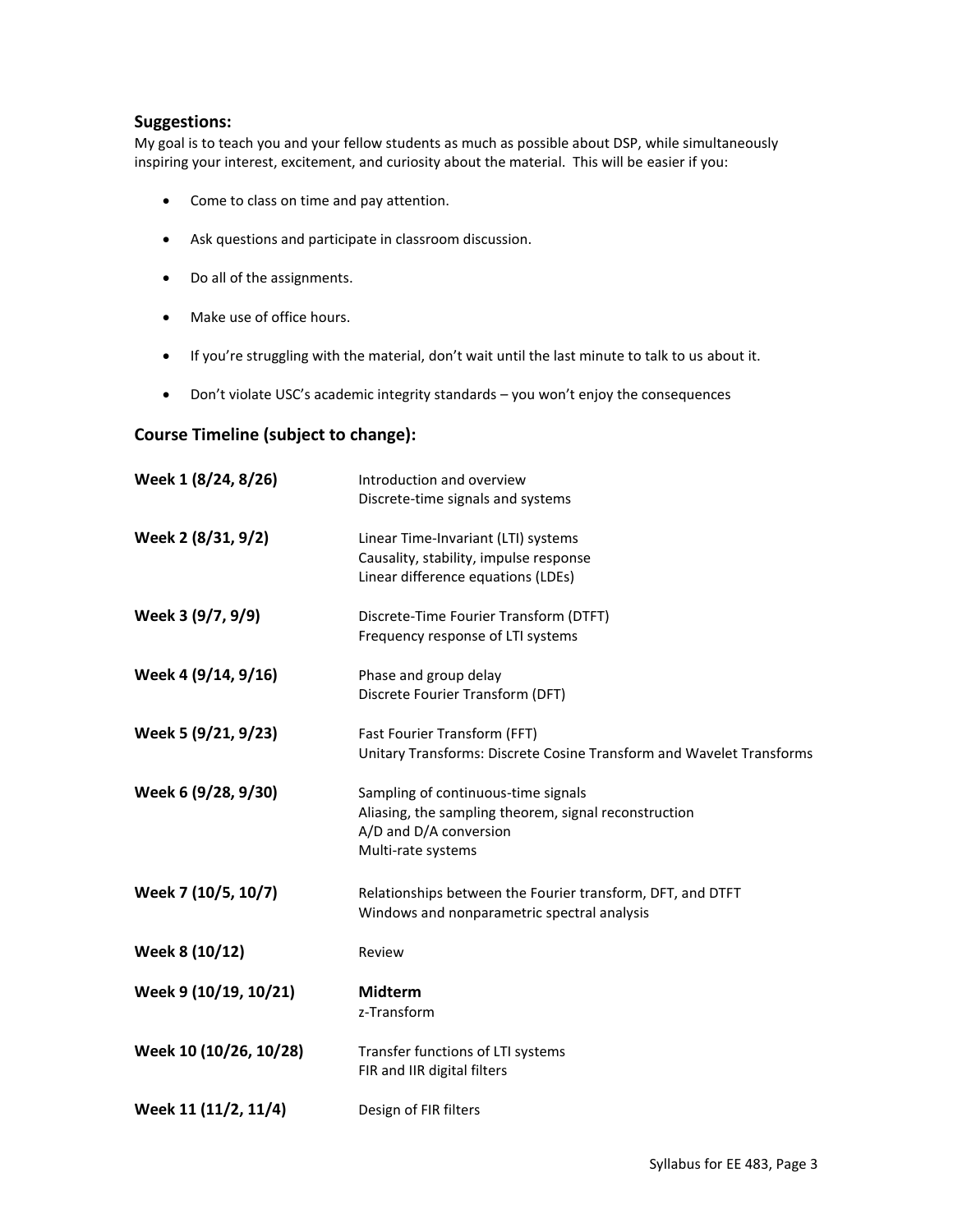| Week 12 (11/9, 11/11)  | Design of IIR filters                                                                                    |
|------------------------|----------------------------------------------------------------------------------------------------------|
| Week 13 (11/16, 11/18) | Digital filter structures<br>Quantization                                                                |
| Week 14 (11/23)        | Introduction to multidimensional sampling theory<br>Digital cameras and color filter arrays              |
| Week 15 (11/30, 12/2)  | Introduction to adaptive filtering<br>Introduction to tomographic imaging<br>Life after EE 483<br>Review |

**Final Exam (12/9)**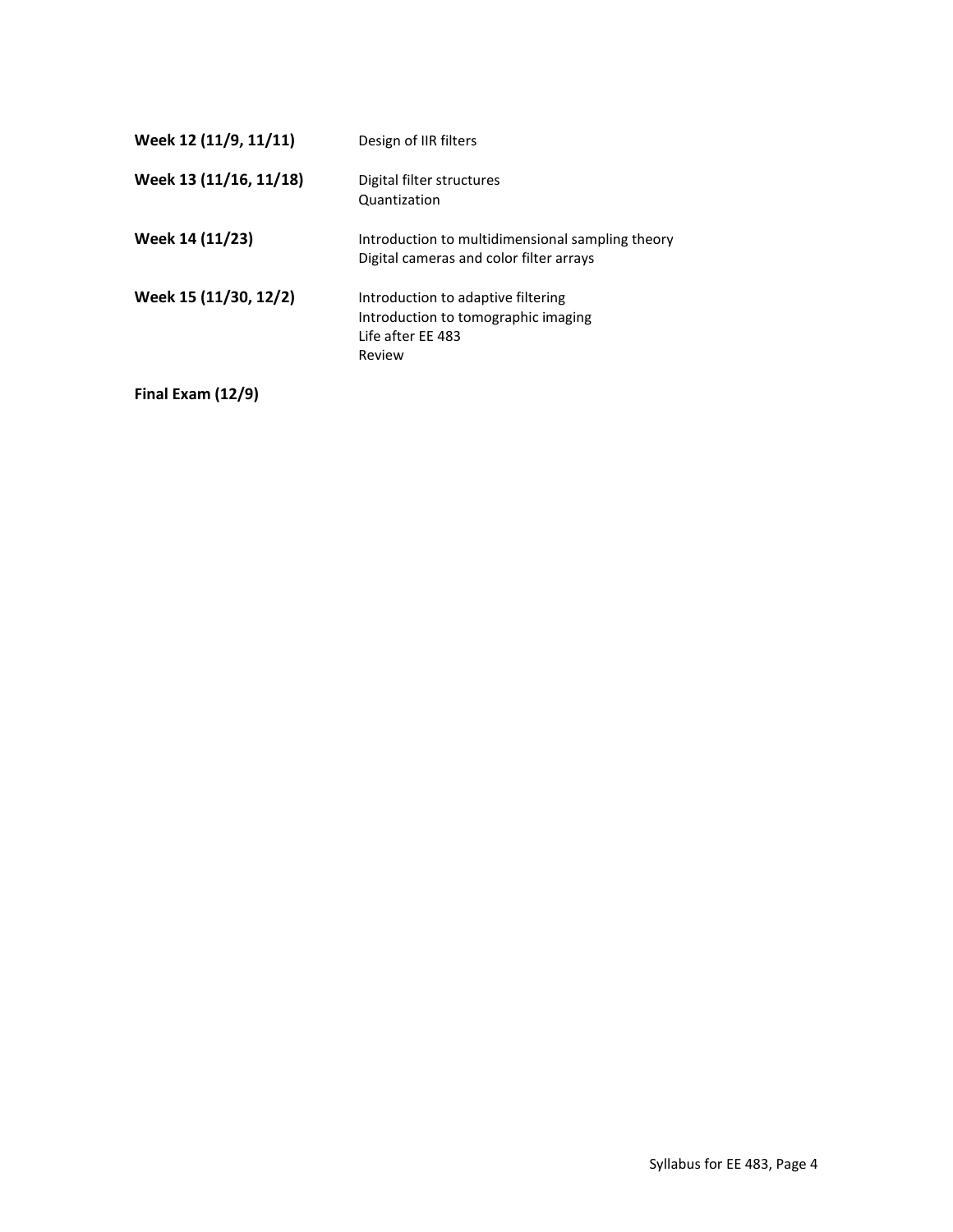## **Statement on Academic Conduct and Support Systems**

#### **Academic Conduct:**

Plagiarism – presenting someone else's ideas as your own, either verbatim or recast in your own words – is a serious academic offense with serious consequences. Please familiarize yourself with the discussion of plagiarism in SCampus in Part B, Section 11, "Behavior Violating University Standards" [policy.usc.edu/scampus-part-b.](https://policy.usc.edu/scampus-part-b/) Other forms of academic dishonesty are equally unacceptable. See additional information in SCampus and university policies on scientific misconduct[, policy.usc.edu/scientific](http://policy.usc.edu/scientific-misconduct)[misconduct.](http://policy.usc.edu/scientific-misconduct)

#### **Support Systems:**

*Student Health Counseling Services - (213) 740-7711 – 24/7 on call* [engemannshc.usc.edu/counseling](https://engemannshc.usc.edu/counseling/)

Free and confidential mental health treatment for students, including short-term psychotherapy, group counseling, stress fitness workshops, and crisis intervention.

*National Suicide Prevention Lifeline - 1 (800) 273-8255 – 24/7 on call* [suicidepreventionlifeline.org](http://www.suicidepreventionlifeline.org/)

Free and confidential emotional support to people in suicidal crisis or emotional distress 24 hours a day, 7 days a week.

#### *Relationship and Sexual Violence Prevention Services (RSVP) - (213) 740-4900 – 24/7 on call* [engemannshc.usc.edu/rsvp](https://engemannshc.usc.edu/rsvp/)

Free and confidential therapy services, workshops, and training for situations related to gender-based harm[.](https://engemannshc.usc.edu/rsvp/)

#### *Office of Equity and Diversity (OED) | Title IX - (213) 740-5086* [equity.usc.edu,](https://equity.usc.edu/) [titleix.usc.edu](http://titleix.usc.edu/)

Information about how to get help or help a survivor of harassment or discrimination, rights of protected classes, reporting options, and additional resources for students, faculty, staff, visitors, and applicants. The university prohibits discrimination or harassment based on the following protected characteristics: race, color, national origin, ancestry, religion, sex, gender, gender identity, gender expression, sexual orientation, age, physical disability, medical condition, mental disability, marital status, pregnancy, veteran status, genetic information, and any other characteristic which may be specified in applicable laws and governmental regulation[s.](http://sarc.usc.edu/)

# *Bias Assessment Response and Support - (213) 740-2421*

[studentaffairs.usc.edu/bias-assessment-response-support](https://studentaffairs.usc.edu/bias-assessment-response-support/)

Avenue to report incidents of bias, hate crimes, and microaggressions for appropriate investigation and response[.](https://studentaffairs.usc.edu/bias-assessment-response-support/)

#### *The Office of Disability Services and Programs - (213) 740-0776* [dsp.usc.edu](http://dsp.usc.edu/)

Support and accommodations for students with disabilities. Services include assistance in providing readers/notetakers/interpreters, special accommodations for test taking needs, assistance with architectural barriers, assistive technology, and support for individual needs[.](http://dsp.usc.edu/)

#### *USC Support and Advocacy - (213) 821-4710* [studentaffairs.usc.edu/ssa](https://studentaffairs.usc.edu/ssa/)

Assists students and families in resolving complex personal, financial, and academic issues adversely affecting their success as a student.